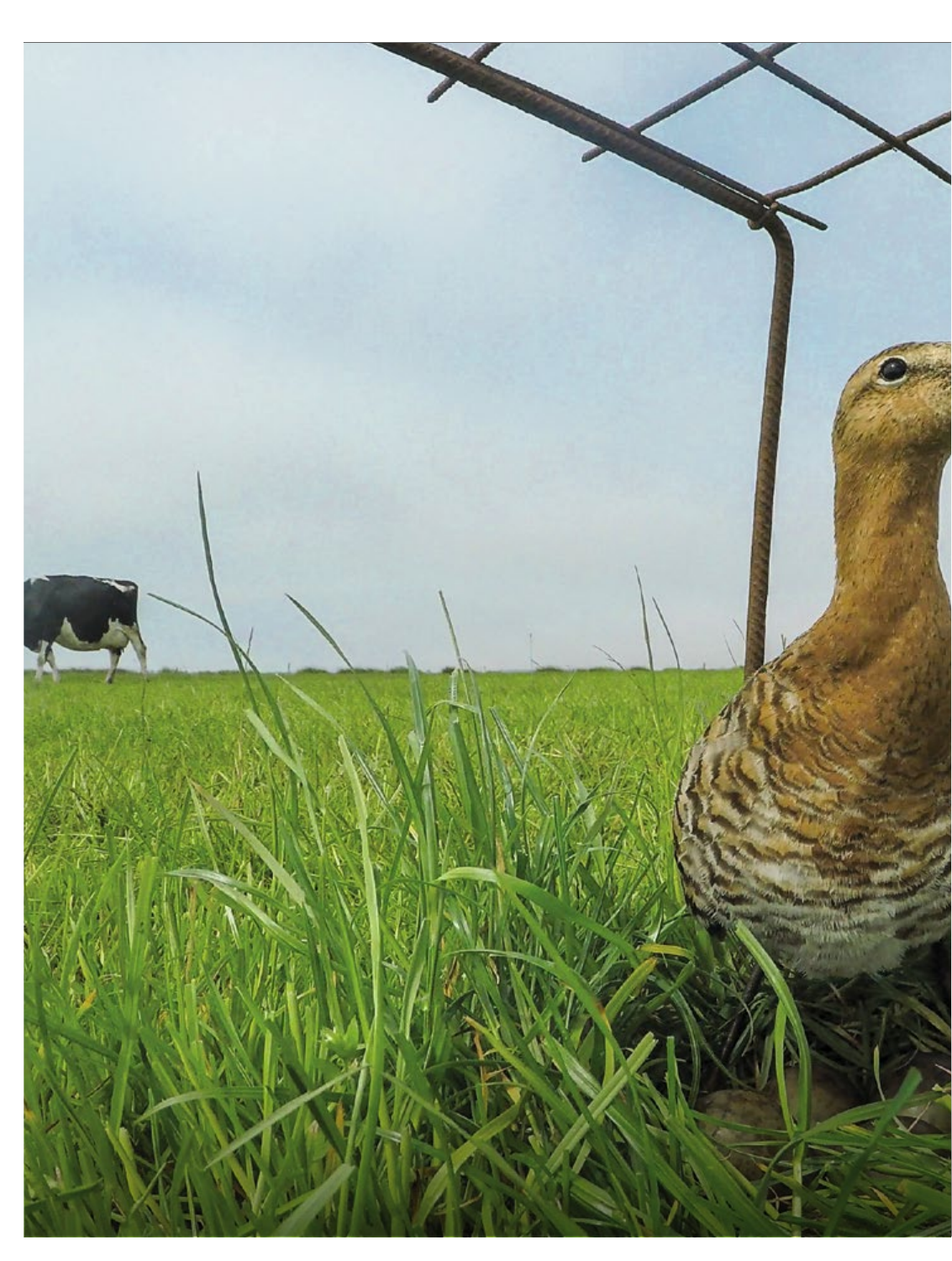# **Flowers return to the meadows**

**One quarter of the land surface of the Netherlands is dominated by meadows with cows on monocultures of English rye grass. There is very little role for biodiversity in dairy farming. But that is beginning to change with initiatives such as 'On the way to planet-proof', the Dairy Farming Biodiversity Monitor, and precision grassland management. The search is on for new business models.**

**TEXT** RENÉ DIDDE **PHOTO** RUBEN SMIT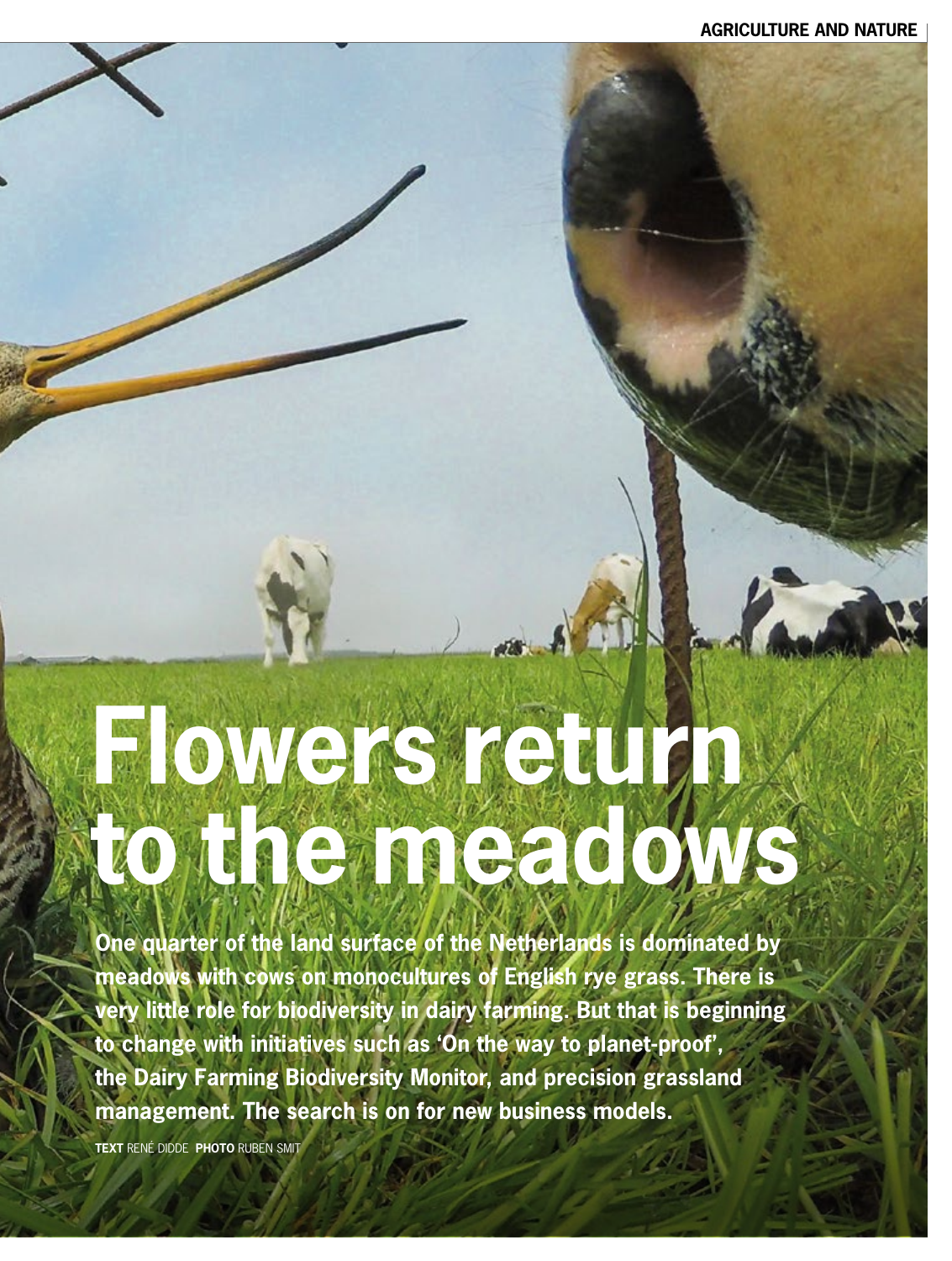hat could be lovelier than the traditional Dutch landscape w<br>cows grazing in green meado traditional Dutch landscape with cows grazing in green meadows edged by the flowering banks of ditches with culverts and bridges? A cultivated landscape with wide vistas as well as natural features such as hedges and hedgerows. It's been this way for centuries but nowadays this meadow landscape is not as rich in nature as it might appear. 'The fundamental quality of the agricultural ecosystem in dairy farming has deteriorated badly in recent decades; that has got to be improved,' says biologist Anne van Doorn. The monoculture of highyield English ryegrass, the lack of herbs and the impoverished state of the soil life all illustrate the condition of the agro-ecosystem today, says Van Doorn, nature-inclusive agriculture project leader at Wageningen Environmental Research. 'We have strong evidence that insect numbers are plummeting in the Netherlands, and we know that for sure in the case of grassland butterflies, among other species.'

The most obvious indicator of the status of biodiversity may be the rapid decline in the field bird population, particularly the Dutch national field bird, the black-tailed godwit. A 'plan of attack' was launched at the end of last year to protect this beautiful breeding bird, whose numbers have been falling for decades in spite of all sorts of measures

**'Farmers' professional expertise is in demand again'**

taken to improve its habitat, which consists of wet, herb- and insect-rich grassland. The eggs in the ground nests and the chicks fall victim to early mowing, drought and food shortages, or they are easy pickings for predators such as foxes, martens, crows and birds of prey.

#### **FIXING CARBON**

And yet it puts this story in perspective to hear from Jelle Zijlstra of Wageningen Livestock Research that the biodiversity on dairy farms is in better shape than it is on land used for arable farming, flower bulbs and horticulture: 'Long-term grassland captures a lot of carbon and has a rich soil life. That makes it a richer ecosystem than you find in fields that are ploughed and sown every year.'

Yet Zijlstra too sees that biodiversity plays

very little role in the management of most grassland and maize cultivation at the moment. Farmers drive heavy machinery over the still sodden ground in the early spring, compacting the soil. 'That causes an oxygen shortage for billions of soil organisms and closes up the passages that creatures like earthworms depend on.' Ammonia emissions from barns and manure storage cause nitrogen precipitation in a radius ranging from 100 metres to several kilometres. The overdose of nitrogen damages vegetation and causes species that thrive on nitrogen-rich soils, such as brambles and stinging nettles, to overwhelm specialist species. So there is much to be done. The dairy sector takes up the most space in the Netherlands: 50 to 60 per cent of agricultural land – which comes to roughly one million hectares of grassland, and one quarter of the country's land surface – is used for 1.6 million cows, most of them Holstein-Friesians. This dairy cow needs large quantities of English ryegrass, which produces the biggest yields on large plots that are well-drained and can easily be irrigated in times of drought. 'And then there is the need for maize as supplementary coarse feed,' says Zijlstra. 'That makes ploughing, sowing, weedkilling, irrigation and harvesting necessary every year again, which does the biodiversity and the soil no good at all.'

## **SUSTAINABILITY GOALS**

But the past five years have seen the launching of many initiatives to improve biodiversity on dairy farms, says Zijlstra. 'Partly through our research, on the approach to sustainability goals in the dairy sector for example, we now find more attention being paid to herb-rich pasture, and more agricultural nature management. To speed up this process, the focus of payments to farmers based on EU agricultural policy needs to shift to the environment and biodiversity, and we need a bigger joint effort from farmers, nature management, water boards,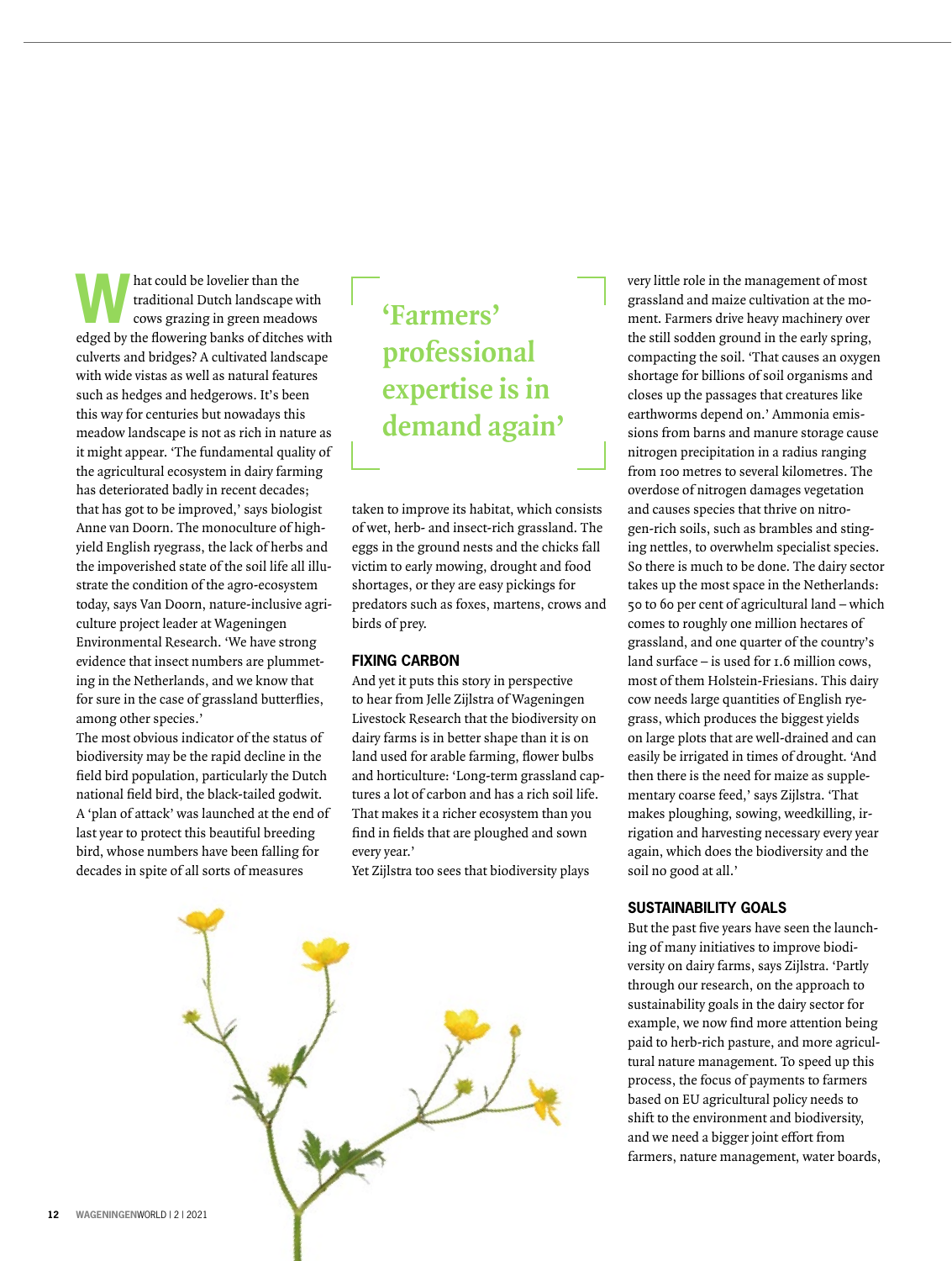

**HOTO SHUTTERSTOCK** PHOTO SHUTTERSTOCK

Mowing less and fertilizing the edges of fields can get grasses and herbs flowering again.

provincial government, dairy producers, and retailers,' says the researcher. Within the dairy industry too, steps have been taken to improve biodiversity in recent years. The dairy multinational FrieslandCampina led the way in establishing the 'On the way to PlanetProof' system in 2018, which incentivizes farmers to dedicate more hectares to nature management, herb-rich grassland and permanent grassland with a label under the auspices of Stichting Milieukeur. Farmers are also encouraged to grow more feed on their own farms. Wageningen Economic Research and Wageningen Livestock Research have supported this development with aids such as indicators for identifying long-term environmental gains on dairy farms. Only companies that meet criteria on greenhouse gases and nitrogen emissions can participate in the PlanetProof scheme. 'That reduces the dairy sector's negative impact on biodiversity,' says Zijlstra. The cows must have access to pasture on at least 120 days

per year, with a maximum of 10 cows per hectare. Spraying former pastureland with glyphosate has also been forbidden since 2020. Zijlstra is hopeful. 'PlanetProof is a driver on the market for getting consumers to contribute to investments that dairy farmers have to make in order to work on biodiversity. Several retail chains have already started their own programmes, which also establish biodiversity-related criteria and enable farmers to get a higher milk price.' Another instrument for promoting biodiversity is the Biodiversity Monitor for Dairy Farming, developed since 2015 by institutes including Wageningen and the Louis Bolk Institute for FrieslandCampina, Rabobank and the WWF. The monitor makes use of key performance indicators (KPIs). These are indicators for such things as environmental pressure, the percentage of herb-rich grassland on a farm, or the number of landscape features that are maintained. The aim of measuring these things is to provide dairy farmers who book measurable biodiversity

gains with new business models, for example because water boards, estate managers, provinces, lessors, and even banks reward the dairy farmers for their progress in these areas, says Anne van Doorn. Accumulating these kinds of rewards is a principle from the Delta Plan for Biodiversity Restoration of 2018. 'Trial projects are running in Drenthe and Brabant,' says Van Doorn. 'On a small scale, the Rabobank offers a cut in interest to initiatives that pay extra attention to biodiversity. Eventually, the bank aims to upscale this incentive.'

# **LESS MOWING**

Biodiversity is in a bad way, but the situation is not hopeless, agrees Gerard Migchels of Wageningen Livestock Research, who leads a project on Green Enterprise with Livestock. He firmly believes the tide is turning. At the dairy innovation centre Dairy Campus in Leeuwarden, Migchels demonstrates how biodiversity can be improved. He gestures expansively towards the **>**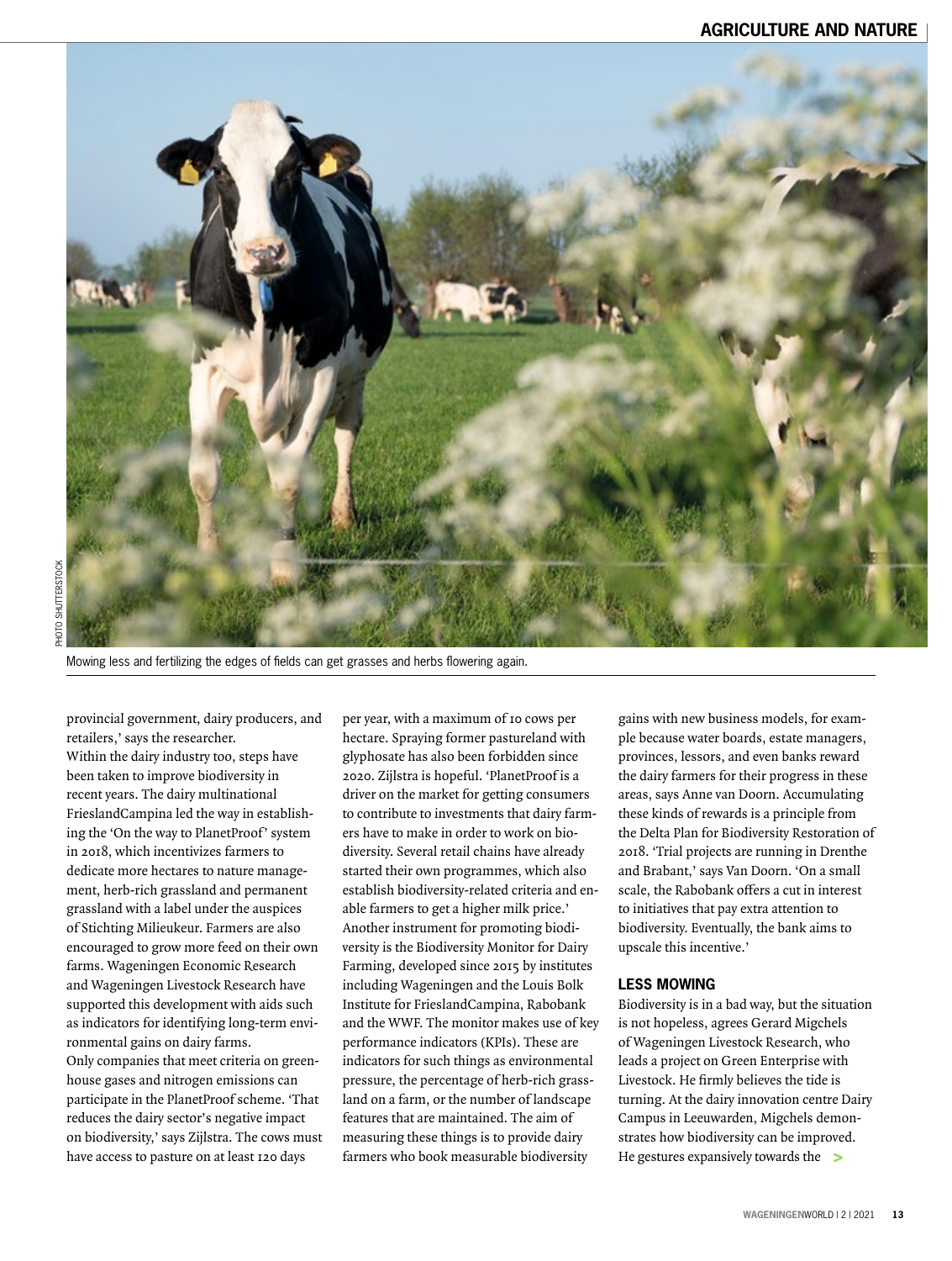

**ANNE VAN DOORN,** project leader, nature-inclusive agriculture at Wageningen Environmental Research



**JELLE ZIJLSTRA,** dairy economist at Wageningen Livestock Research

now still monotonous fields with a carpet of uniform green grass that are soon to be transformed into more herb-rich grassland with flowery edges. Flowering plants are good for insects and therefore for birds. Herb-rich grassland also enriches soil life, delivers stable yields and is more resilient to droughts, says Migchels during a guided tour. His project 'Towards more biodiversity with precision' started at the Dairy Campus last autumn. 'Around the edges of the fields we are going to fertilize less or not at all, and mow less as well, so that grasses and herbs can start flowering.'

#### **GRASSLAND MANAGEMENT**

He calls his approach 'precision grassland management' and hopes it will represent a breakthrough for dairy farmers who want to increase biodiversity but who cannot or do not wish to generate extra income for it through niche market sidelines like farm shops, farmhouse cheese, organic dairy produce or a farm campsite. At least 70 per cent of dairy farmers fall into this 'conventional' category, says Migchels. The key feature of precision agriculture as a way of improving biodiversity is extensification and raising the water table on 25 per cent of the land, enabling a considerable increase in biodiversity, according to the researcher. On the remaining 75 per cent, however, production is increased by fertilizing thoroughly and harvesting grass along fixed tractor paths. 'Using sensors, soil scans, satellite images and drones, we can see exactly which fields need more or perhaps less fertilizer. In consultation with the farm worker, we can adjust the amount of manure that is spread,' says Migchels. 'We think such precise fertilization will make it possible to save on artificial fertilizer. And with better quality coarse feed (maize silage), you can also save on concentrate (soya).'

The same optical techniques are used to mow the extensive fields with great respect for the field edges and the nests of field

birds. 'The farm worker can see on the dashboard of his harvester not just the nests but in future also the foraging chicks, so he can avoid them.' Testing of these techniques will continue on 250 hectares at the Dairy Campus until 2024.

## **FIXED TRACKS**

The cows on the Dairy Campus get a precise diet containing more herb-rich grass and less concentrate with soya and brewers' grains that come from elsewhere. The goal is to achieve the same milk yield on herbrich grassland with lower ammonia and methane emissions. 'The yield the farmer loses on a quarter of his grassland, he recoups on the rest. If that works, his net income stays the same so the additional biodiversity doesn't cost him anything,' concludes Migchels. He thinks that the use of fixed tracks for muck-spreading, mowing and harvesting reduces the compacting of the soil on the more intensive fields, so the soil quality can improve and a higher water table is possible. 'Not only is that good for nature, but it will be less drought-prone too.' If the trial in Leeuwarden is successful, the space for biodiversity will increase fivefold from five per cent to 25 per cent, and 250,000 hectares of grassland in the Netherlands will have been freed up for more biodiversity.

And Migchels is hoping for more. The research includes a study of the hypothesis that the cows will be healthier on the herb-rich diet, saving the farmer on veterinary costs. He also foresees a diversification in cattle breeds in future. 'We won't just welcome more robust breed like Jerseys and Blaarkops, but we shall also breed within the standard Holstein-Friesian lines and select for animals that maintain their milk yields optimally on a more herb-rich diet.' More emphasis on biodiversity also has direct consequences for the raw nerve in the agricultural debate of today: the nitrogen crisis. Emissions of nitrogen in the form of